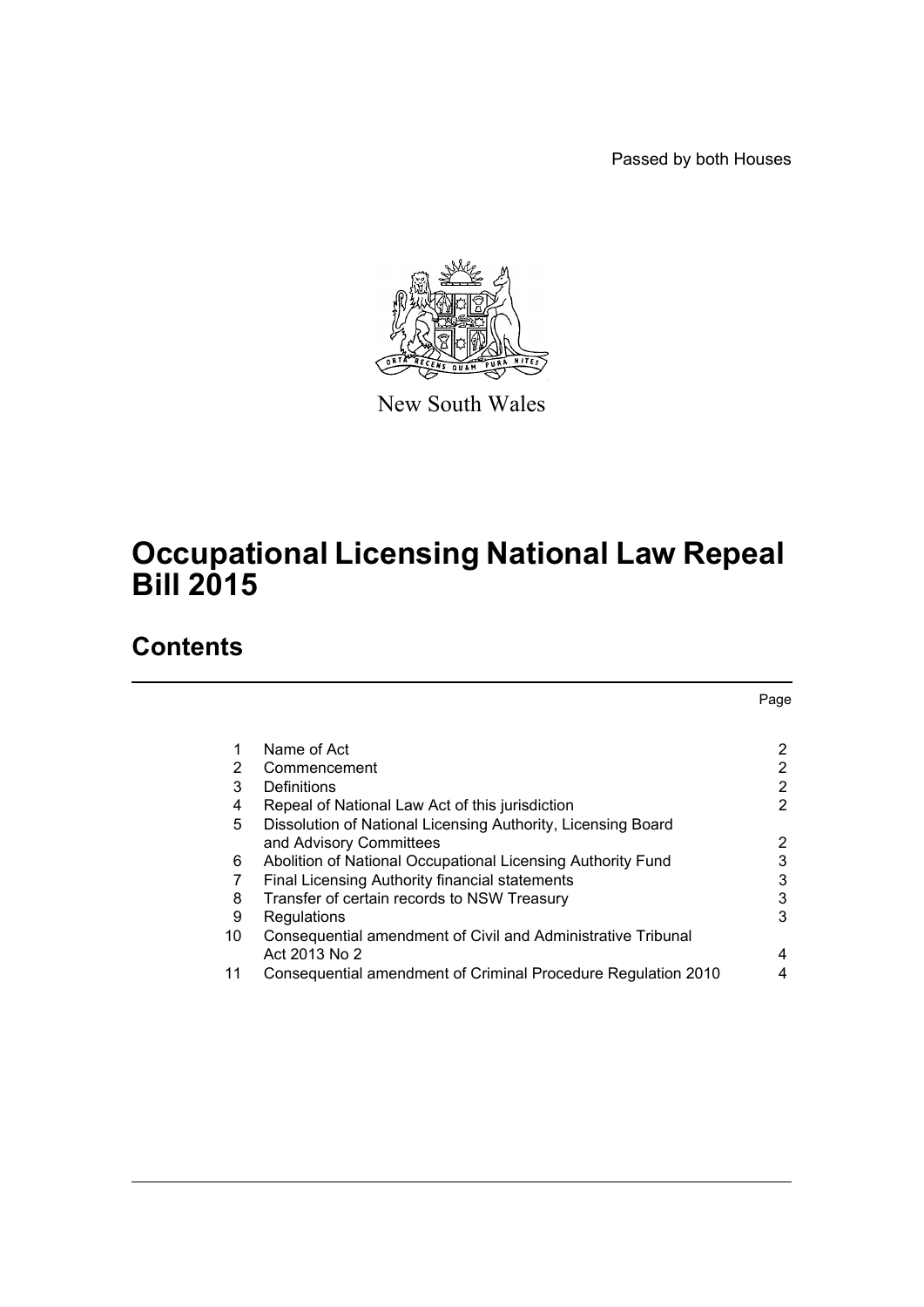*I certify that this public bill, which originated in the Legislative Assembly, has finally passed the Legislative Council and the Legislative Assembly of New South Wales.*

> *Clerk of the Legislative Assembly. Legislative Assembly, Sydney,* , 2015



New South Wales

# **Occupational Licensing National Law Repeal Bill 2015**

Act No , 2015

An Act to repeal the *Occupational Licensing (Adoption of National Law) Act 2010*; and to enact savings and transitional provisions consequent on that repeal.

*I have examined this bill and find it to correspond in all respects with the bill as finally passed by both Houses.*

*Assistant Speaker of the Legislative Assembly.*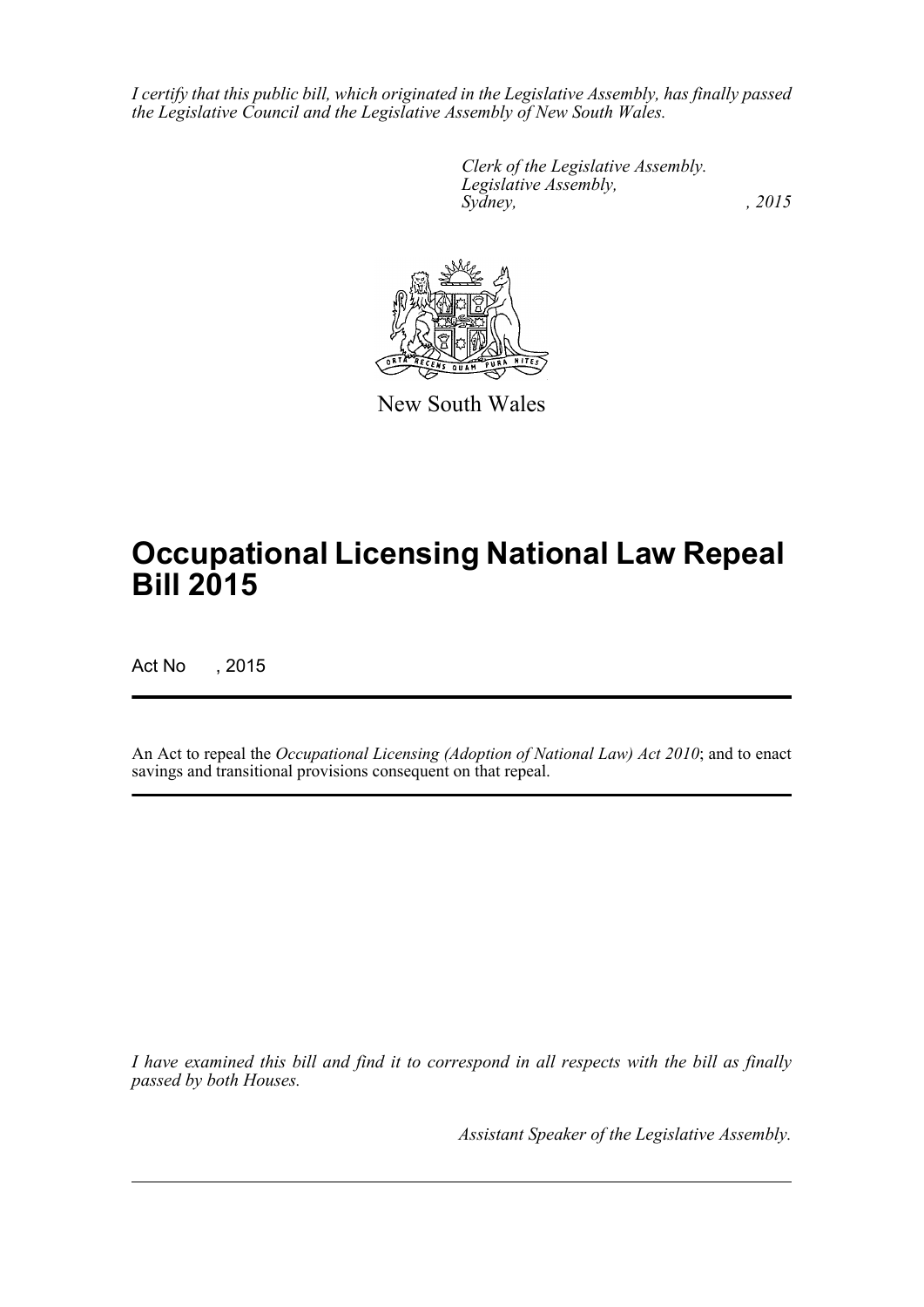Occupational Licensing National Law Repeal Bill 2015 [NSW]

## <span id="page-2-0"></span>**The Legislature of New South Wales enacts:**

#### **1 Name of Act**

This Act is the *Occupational Licensing National Law Repeal Act 2015*.

## <span id="page-2-1"></span>**2 Commencement**

This Act commences, or is taken to have commenced, on the date on which the *Occupational Licensing National Law Act 2010* of Victoria is repealed.

## <span id="page-2-2"></span>**3 Definitions**

In this Act:

*dissolution date* means the date on which the *Occupational Licensing National Law Act 2010* of Victoria is repealed.

*Licensing Advisory Committee* means an Occupational Licence Advisory Committee established under section 132 of the *Occupational Licensing National Law (NSW)*.

*Licensing Authority* means the National Occupational Licensing Authority established by section 97 of the *Occupational Licensing National Law (NSW)*.

*Licensing Board* means the National Occupational Licensing Board established by section 103 of the *Occupational Licensing National Law (NSW)*.

*Occupational Licensing National Law (NSW)* means the provisions applying as a law of this jurisdiction, before the dissolution date, because of section 4 of the *Occupational Licensing (Adoption of National Law) Act 2010* of New South Wales.

## <span id="page-2-3"></span>**4 Repeal of National Law Act of this jurisdiction**

The *Occupational Licensing (Adoption of National Law) Act 2010* of New South Wales is repealed.

#### <span id="page-2-4"></span>**5 Dissolution of National Licensing Authority, Licensing Board and Advisory Committees**

- (1) On the dissolution date, each of the following is dissolved in so far as it is constituted by the *Occupational Licensing National Law (NSW)*:
	- (a) the Licensing Authority,
	- (b) the Licensing Board,
	- (c) a Licensing Advisory Committee.
- (2) The persons who were members of the Licensing Board or a Licensing Advisory Committee immediately before its dissolution cease to be members and are not entitled to any remuneration or compensation because of the loss of that office.
- (3) Any assets, rights or liabilities of the Licensing Authority, the Licensing Board or a Licensing Advisory Committee become, on its dissolution, the assets, rights and liabilities of the Crown in right of Victoria, New South Wales, Queensland, South Australia, Tasmania and Northern Territory.
- (4) Any act, matter or thing that is authorised or required to be done in relation to those assets, rights or liabilities by the Licensing Authority, the Licensing Board or a Licensing Advisory Committee is authorised or required to be done by the Secretary of the NSW Treasury.
- (5) In this section:

*assets* means any legal or equitable estate or interest (whether present or future, whether vested or contingent and whether personal or assignable) in real or personal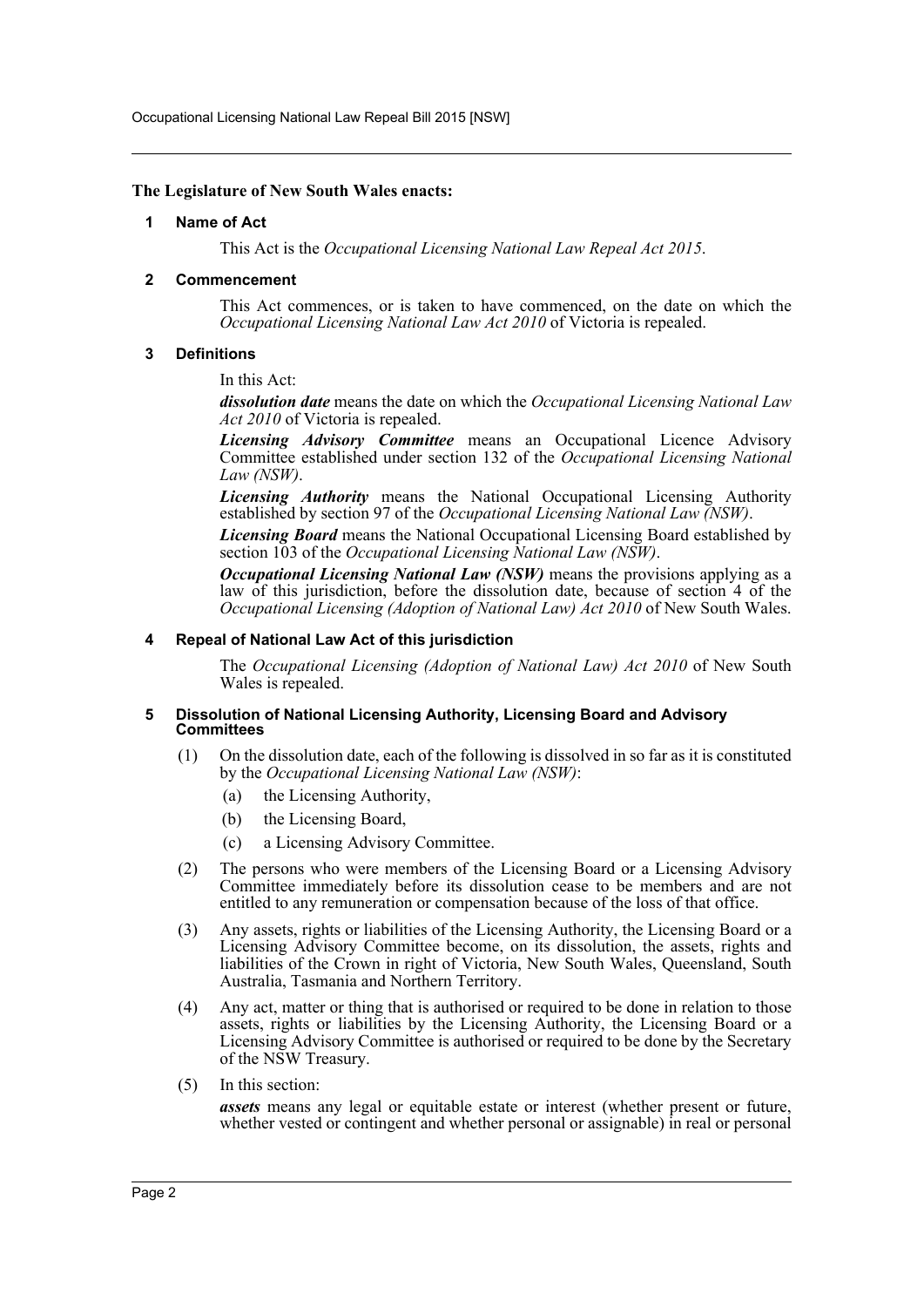property of any description (including money), and includes securities, choses in action and documents.

*liabilities* means any liabilities, debts or obligations (whether present or future, whether vested or contingent and whether personal or assignable).

*rights* means any rights, powers, privileges or immunities (whether present or future, whether vested or contingent and whether personal or assignable).

## <span id="page-3-0"></span>**6 Abolition of National Occupational Licensing Authority Fund**

- (1) On the dissolution date, the National Occupational Licensing Authority Fund established under section 142 of the *Occupational Licensing National Law (NSW)* is abolished.
- (2) Any money or property standing to the credit of the Fund immediately before its abolition are assets of the Licensing Authority to which section 5 applies.

## <span id="page-3-1"></span>**7 Final Licensing Authority financial statements**

- (1) The Secretary of the NSW Treasury is to make arrangements for the preparation, auditing and publication of financial statements of the Licensing Authority in accordance with Australian Accounting Standards for the period before its dissolution for which financial statements have not been prepared, audited and published.
- (2) The Secretary may, for that purpose, require any persons who were members of the Licensing Board before its dissolution to exercise any functions with respect to those financial statements that they would have been required to exercise if the Licensing Authority and Licensing Board had not been dissolved.

#### <span id="page-3-2"></span>**8 Transfer of certain records to NSW Treasury**

- (1) The records of an entity dissolved by this Act are transferred by the operation of this section to the custody of the NSW Treasury.
- (2) The *State Records Act 1998* of New South Wales and other laws of New South Wales apply to those records, and so apply as if they were the records of NSW Treasury.
- (3) In this section, *records* has the same meaning it has in the *State Records Act 1998* of New South Wales.

#### <span id="page-3-3"></span>**9 Regulations**

- (1) The Governor may make regulations, not inconsistent with this Act, for or with respect to any matter that by this Act is required or permitted to be prescribed or that is necessary or convenient to be prescribed for carrying out or giving effect to this Act.
- (2) Without limiting subsection (1), the regulations may contain provisions of a savings or transitional nature consequent on the enactment of this Act.
- (3) Any such provision may, if the regulations so provide, take effect from the date of assent to this Act or a later date.
- (4) To the extent to which any such provision takes effect from a date that is earlier than the date of its publication on the NSW legislation website, the provision does not operate so as:
	- (a) to affect, in a manner prejudicial to any person (other than the State or an authority of the State), the rights of that person existing before the date of its publication, or